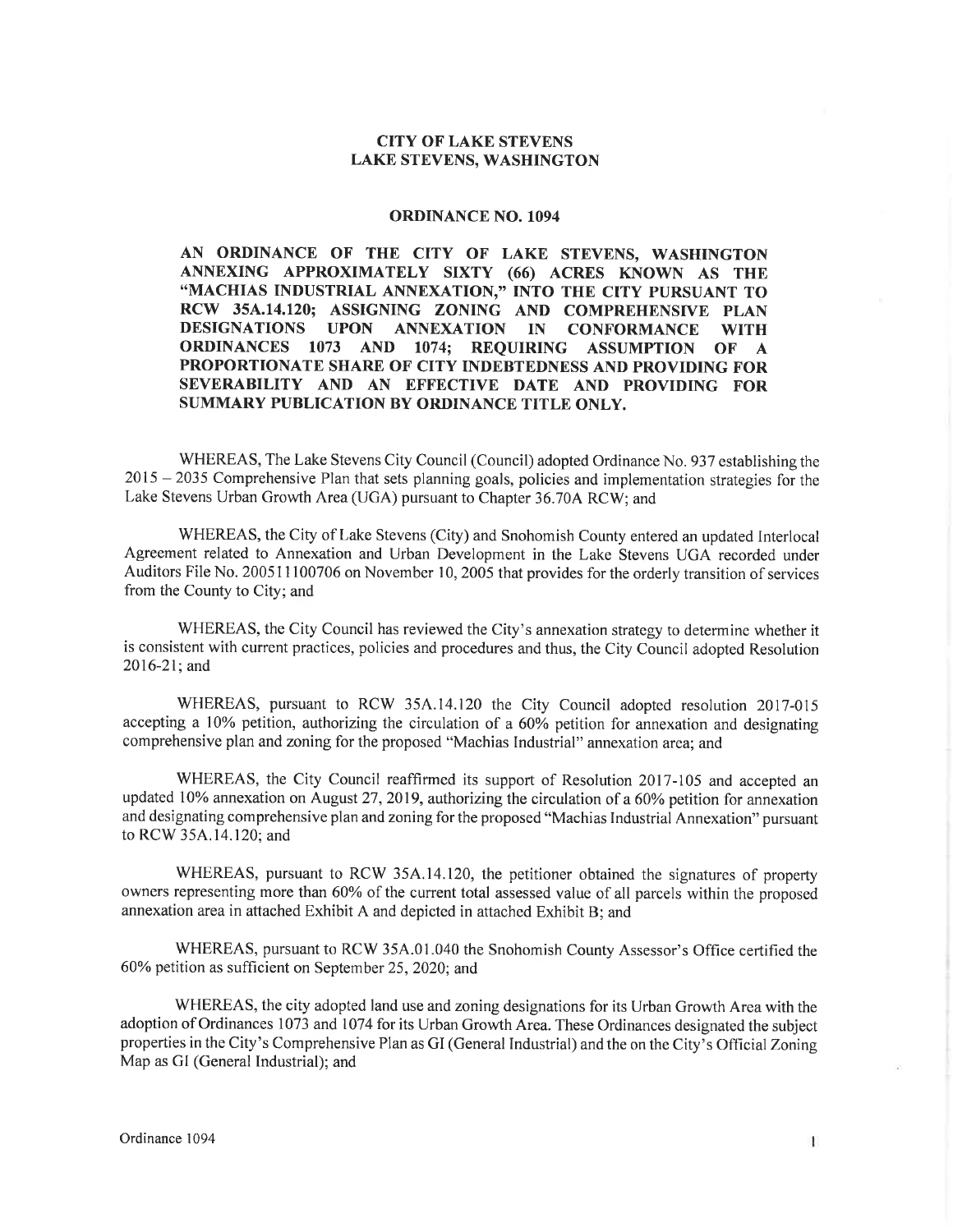WHEREAS, the annexation area being contiguous with the existing city limits, lies within unincorporated Snohomish County, and may generally be described as an area of approximately 66 acres and associated right-of-way as depicted in the map attached as Exhibit B. Said unincorporated annexation area is within the City's Urban Growth Area and includes the abutting right-of-way; and

WHEREAS on August 11, 2020 the City Council considered the Machias Industrial Annexation, and accepted the 60% Petitions and issued a Notice of lntent to Annex the area by passing Resolution 2020- 19; and

WHEREAS, on August 25, 2020 a properly noticed public hearing was held pursuant to RCW 35A.14.130 and all persons who wished to provide testimony were heard and City Council approved its intent to annex the proposed area; and

WHEREAS, on December 09, 2020 the City submitted a Notice of Intent to the Snohomish Boundary Review Board and the Board reviewed said Notice and associated materials and deemed said Notice of Intent complete issuing an effective filing date of December 30, 2020; and

WHEREAS, the 45-day review period for the Snohomish County Boundary Review Board expired on February 15, 2020 without a request for Board review; and

NOW, THEREFORE, THE CITY COUNCIL OF THE CITY OF LAKE STEVENS DO HEREBY ORDAIN AS FOLLOWS:

SECTION 1. Annexation. The property described in attached Exhibit A and depicted in attached Exhibit B is hereby annexed into the City of Lake Stevens on the effective date of this ordinance.

SECTION 2. The area legally described in attached Exhibit A and depicted in attached Exhibit B shall be required to assume it's proportionate share of the general indebtedness of the City of Lake Stevens at the time of the effective date of such annexation.

SECTION 3. The area shown and described in attached Exhibits A and B, shall be designated in the City's Comprehensive Plan as GI (General Industrial) and on the City's Official Zoning Map as GI (General Industrial) consistent with Ordinances 1073 and 1074.

SECTION 4. Severability. If any section, clause, phrase, or term ofthis ordinance is held for any reason to be invalid or unconstitutional, such decision shall not affect the validity of the remaining portions ofthis ordinance, and the remaining portions shall be in full force and effect.

SECTION 5. A summary of this ordinance consisting of its title shall be published in the official newspaper of the City. This ordinance shall take effect and be in force five (5) days after the date of publication.

SECTION 6. Upon passage of this ordinance a certified copy shall be transmitted to the Clerk of the Snohomish County Council as required by RCW 35A. l 4.440.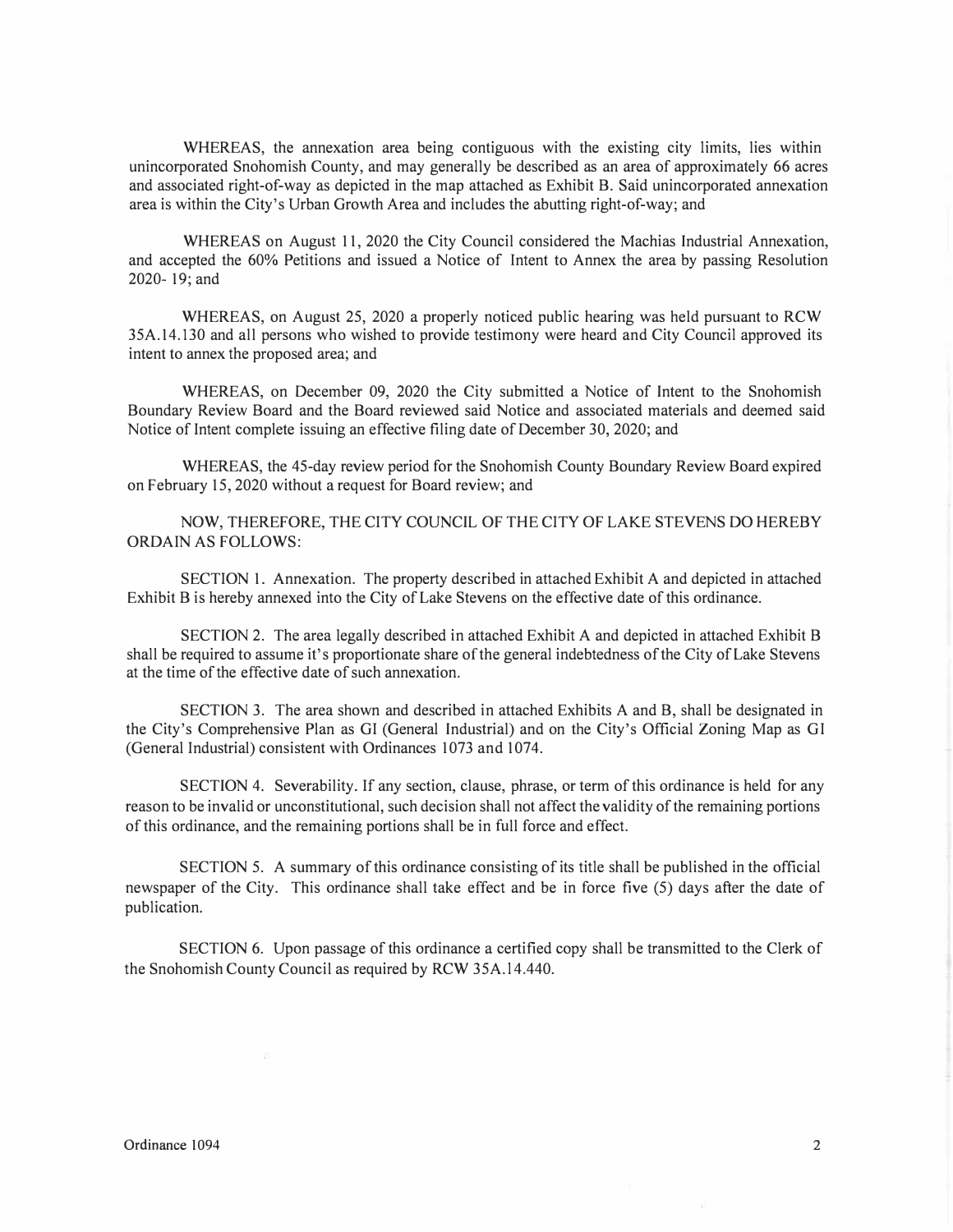PASSED by the City Council of the City of Lake Stevens this  $23<sup>rd</sup>$  day of February 2021

**Brett Gailey**, Mayor

ATTEST:

Kelly Chelin, City Clerk

APPROVED AS TO FORM:

Greg Rubstello, City Attomey

First and Final Reading: February 23,2021 Ellective Date: 5/3/21<br>Publication Date: 2/26/21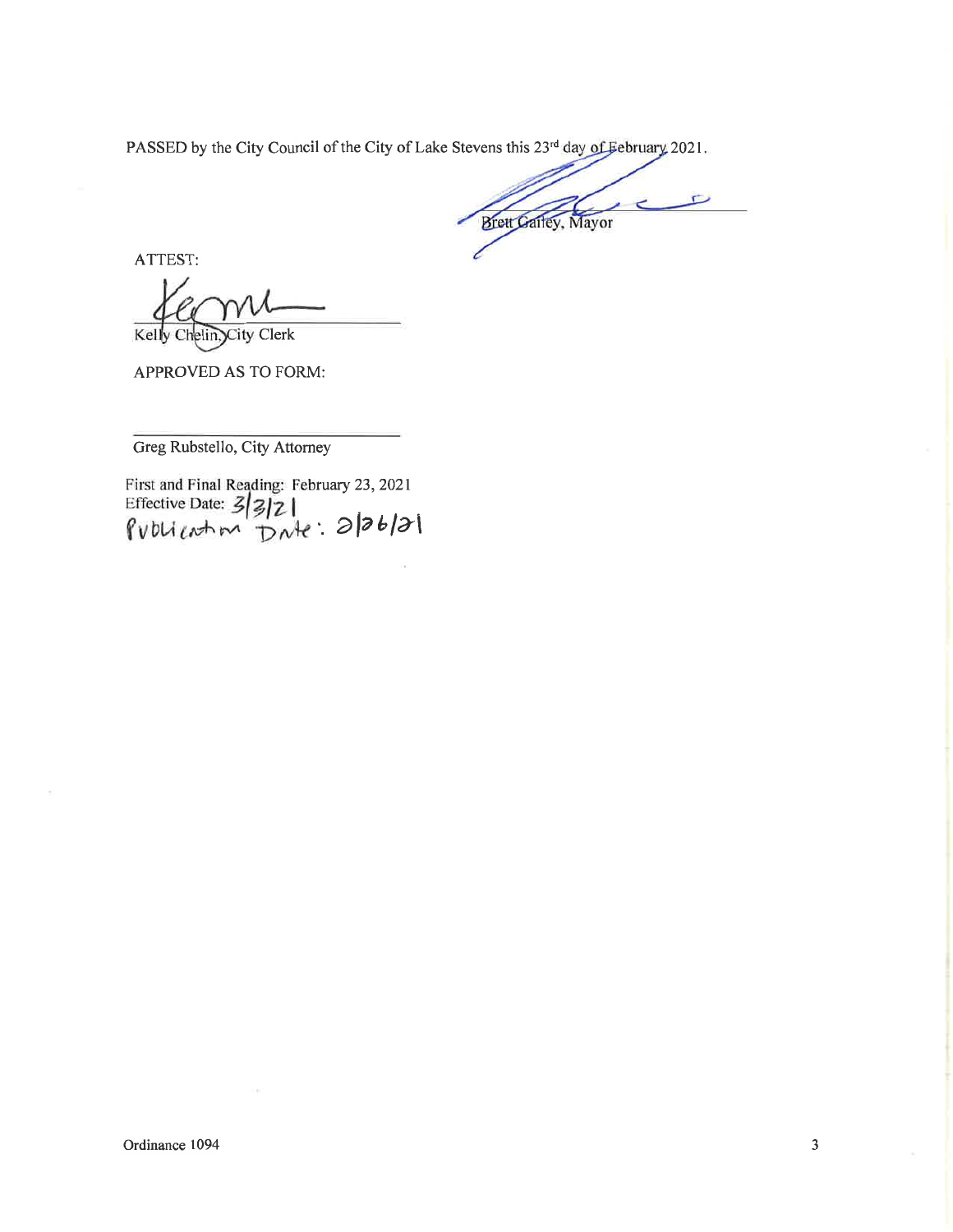PASSED by the City Council of the City of Lake Stevens this 23<sup>rd</sup> day of February 2021.

Brett Gailey, Mayor

ATTEST:

Kelly Chelin, City Clerk

APPROVED AS TO EORY Greg Rubscello, City Attorney

First and Final Reading: February 23,2021 Effective Date: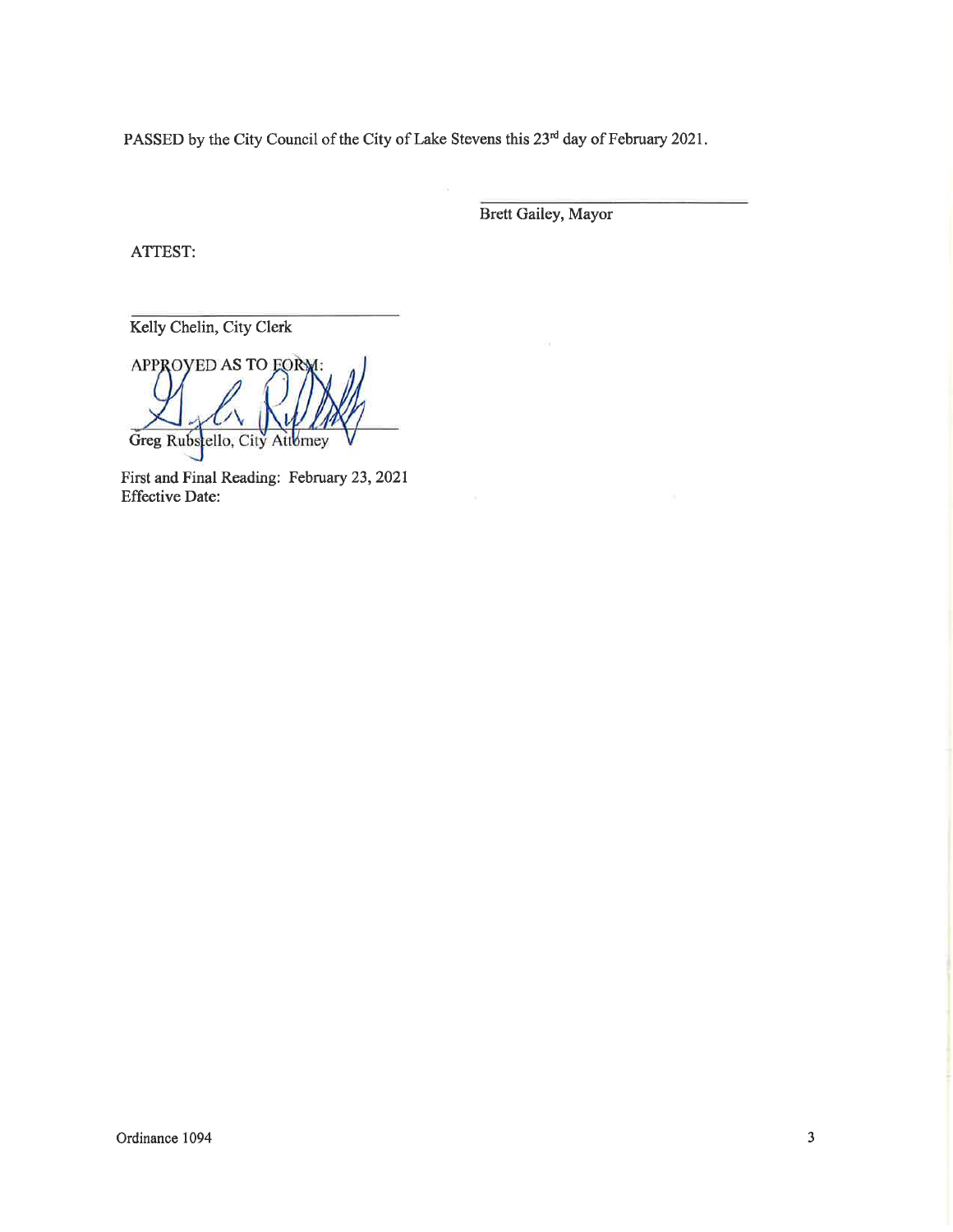## Exhibit A

## **CITY OF LAKE STEVENS ANNEXATION LEGAL DESCRIPTION MACHIAS AREA**

Those portions of the Southwest quarter of Section 04, the Southeast quarter of Section 5, the Northwest quarter and the Southwest quarter of Section 09, in Township 29 North, Range 6 East, W.M., in Snohomish County, Washington, described as follows:

Beginning at the Northwest corner of the Southwest quarter of said Section 4;

Thence Easterly, 10 feet plus or minus, to the easterly right of way of N Machias Road;

Thence southerly along said east right of way, 2,750 feet plus or minus, to the northerly right of way of 28th Street NE;

Thence Southeasterly, 52 feet plus or minus, to the Southerly right of way of 28th Street NE and it's intersection with the easterly right of way of N Machias Road;

Thence Southerly along the east right of way, 314 feet plus or minus, to the South line of the North 350 feet of the Northwest quarter of said Section 9;

Thence easterly along the south line of the North 350 feet of said Northwest quarter, 534 feet plus or minus, to the west line of the East 482 feet of the Northwest quarter of the Northwest quarter of said Section 9;

Thence southerly along the east line of the East 482 feet of the said Northwest quarter, 482 feet plus or minus, to the south line of the North 837.6 feet of the Northwest quarter of the Northwest quarter of said Section 9;

Thence easterly along the south line of the North 837.6 feet of the said Northwest quarter, 218 feet plus or minus, to the west line of the East 264 feet of the Northwest quarter of the Northwest quarter of said Section 9;

Thence southerly along the east line of the East 264 feet of the said Northwest quarter, 537 feet plus or minus, to the south line of the Northwest quarter of the Northwest quarter;

Thence easterly along the south line of the said Northwest quarter, 304 feet plus or minus to the east line of the Northwest quarter of the Northwest quarter of said Section 9;

Thence southerly along the east line of the Southwest quarter of the Northwest quarter of said Section 9, 80 feet plus or minus;

Thence east along a line, 80 feet south of the north line of the Southeast quarter of the Northwest quarter of said Section 9, 404 feet plus or minus, to the intersection with the westerly easement of the Bonneville Power Transmission Line;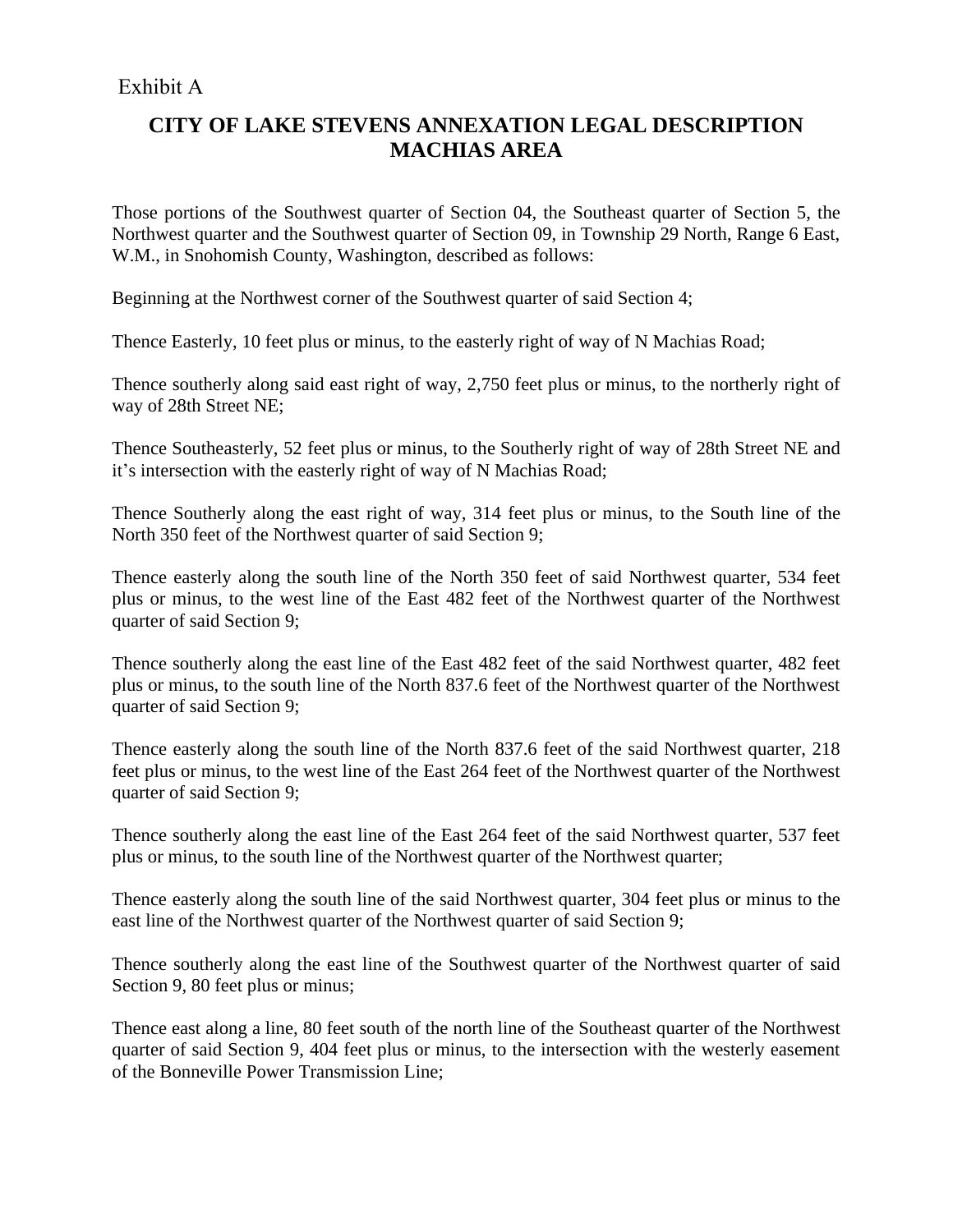Thence southerly along the said easement of the Bonneville Power Transmission Line, 1388 feet plus or minus, to the south line of the Northwest quarter of said Section 9;

Thence westerly along the said south line of the Northwest quarter, 235 feet plus or minus, to the east line of the Northwest quarter of the Southwest quarter of said Section 9;

Thence southerly along said east line of the Southwest quarter, 794 feet plus or minus, to the northerly right of way of N Machias Road;

Thence southeasterly along said northerly right of way, 143 feet plus or minus, to its intersection with the north line of the South 450 feet of the Northeast quarter of the Southwest quarter of said Section 9

Thence westerly along the north line of the South 450 feet of the said Northeast quarter, 55 feet plus or minus, to the westerly right of way of N Machias Road and the existing city limits of Lake Stevens according to the original incorporation effective November 21, 1960;

Thence northwesterly, northerly along the westerly right of way of N Machias Road and the said existing city limits; 3950 feet plus or minus, to the north line of said Section 9;

Thence westerly along the north line of said Section 9 and the said existing city limits, 251 feet plus or minus, to the Northwest corner of Section 9;

Thence easterly along the northerly right of way of 28th Street NE and the said existing city limits, 220 feet plus or minus, to it's intersection with the westerly right of way of N Machias Road and the existing city limits of Lake Stevens according to the Ordinance 268 effective October 9, 1985;

Thence northerly along the westerly right of way of said N Machias Road and the said existing city limits, 2675 feet plus or minus, to the north line of the Southeast quarter of said Section 5;

Thence easterly, 50 feet plus or minus, to the Northwest corner of the Southwest quarter of said Section 4 and the True Point of Beginning.

This legal description/exhibit was initiated by CHS Engineers,<br>LLC and this deliverable was completed by David Evans and<br>Associates, Inc. The licensed professional whose stamp is<br> $\frac{42428}{(25+228)}$ <br> $\frac{42428}{(215+228)}$ <br>LLC and this deliverable was completed by David Evans and Associates, Inc. The licensed professional whose stamp is affixed hereto has continuously acted as the professional in responsible charge and prepared or directed all phases of the work and legal description/exhibit.